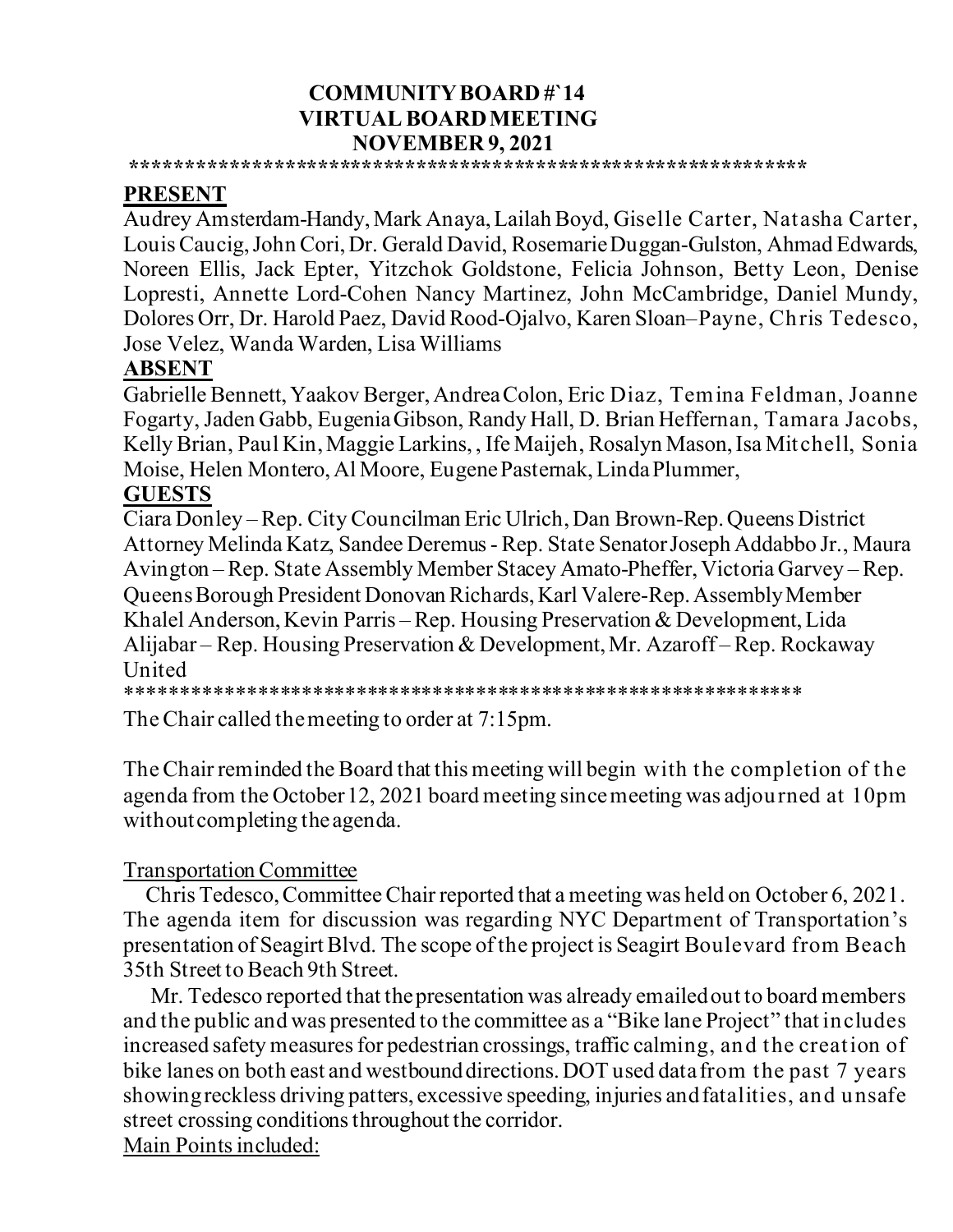- Improvements to median to improve pedestrian crossing safety, creating of bibs at intersections to give pedestrians/drivers better sightlines.

- Creation of left turn bays at: Crest Rd, Beach 20th, Beach 13<sup>th</sup> street., no new turn signals will be installed at new left turn bays.

- We will lose a total of 72 parking spaces between. Beach 35th St. & Beach 9th St. and one lane of traffic in each direction to accommodate a bike lane and buffering.

 Some of the committee concerns expressed involved the presentation lacked details on many key points, and had an overall weak and incomplete nature. DOT claimed to have "worked closely" with the transportation committee during their Access to Opportunity study conducted by Laura MacNeil, but other than one scoping meeting in 2018, nobody on the committee recalled anything resembling "working closely." Several committee members pointed out that losing 72 parking spaces is unacceptable.

 Committee members acknowledged the need for pedestrian safety improvements as well as the need to curb speeding drivers, but felt the plan lacks the real needs of the community, and missed the mark on several points including:

1 – An existing bus layover bet 20th  $\&$  21st St. often block a lane of traffic.

2 - Omission of left turn signals and no commitment to fix the lane alignment issue at Camp Rd and Seagirt Blvd. Left turn bay back-ups that will result in two lanes of traffic into one lane during peak hours

3 - No mention of evacuation plans, signs, routes, or markings, and no mention of St John's hospital

4 – Omittingdetails for intersection at Seagirt/Rockaway Freeway/

Beach 35th/Beach Channel Drive., which the committee specifically requested DOT to study and make recommendations.

 The committee also questioned the need for dedicated bike lanes in this corridor and had doubts that it would be widely used. The presentation did not require any motions or recommendations. DOT said they would present to the full board in the near future and seemed willing to take committee recommendations into consideration for a revised plan. The committee requested that DOT come back to the committee to meet before presenting to the board at a later date.

## **APPROVAL OF MINUTES FROM SEPTEMBER 9, 2021**

#### **APPROVAL OF MINUTES FROM OCTOBER 12, 2021**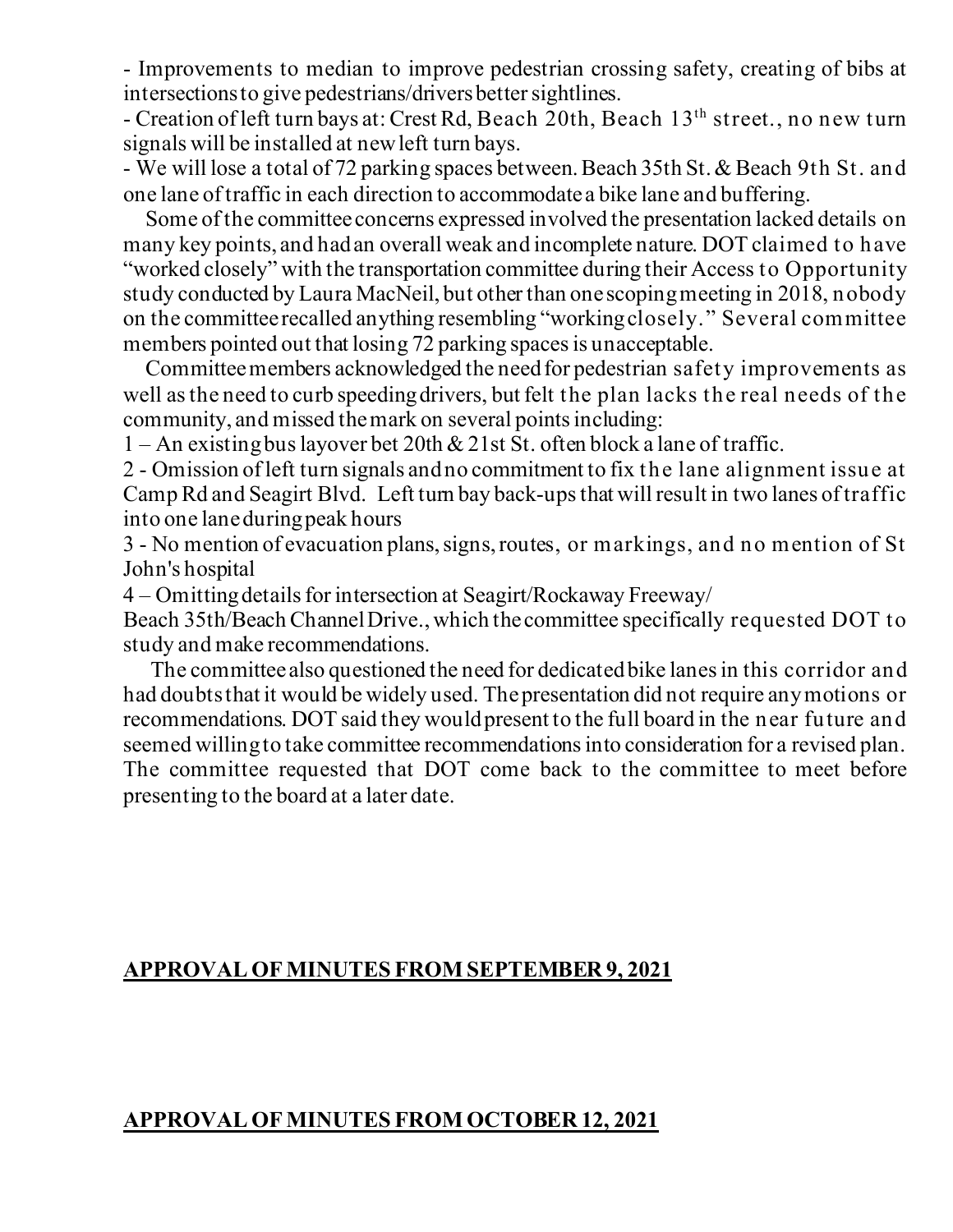# **CORRESPONDANCE WAS READ AS FOLLOWS:**

 Jonathan Gaska, District Manager announced that the CB#14 office was notified from HPD and Archer Development Team (developers of the demolished Peninsula Hospital site), that the 1<sup>st</sup> building for construction will be at 5323 Beach Channel Drive, which will be 17 stories and includes 194 units. The AMI's will be between 30 & 60 percent of the income levels

which is about \$20,000 to \$90,000 yearly income to be eligible for an apt. The notification did not have a construction start date.

The Chair stated that the notice infers 50% of eligibility goes to Rockaway residents as promised and the office will reach out to HPD to confirm this application/lottery process.

### **REPORT OF THE CHAIR**

 The Chair announced that Lew Simon passed away on Saturday and asked for a moment of silanceThere was already an Interfaith Thanksgiving event planned with West End Temple and St. Francis DeSalles Church for Monday November 22, 2021. Now a memorial service for Lew Simon has been included in the services.

### **BOARD ELECTION**

The Chair informed the board members that procedures are still being worked out on how the members will hold board elections since the meetings are virtual. The board's by-lawsstatesthat in November, a nominating committee is formed, and Dr. Gerald David has agreed to Chair the committee, members of the committee is being finalized. Then at the December meeting the committee will present their proposed slate of officers for the board election that will take place in January. In December once the slate is presented, nominations will be accepted from the floor by any board member for any of the Executive Board positions.

 According to the bylaws, in order to be considered a candidate, you must have been on the board for at least one year and have 75% good attendance. Also, since the elections are by open signed ballot by each member and our meetings virtual it is not clear how the board would hold election for officers. Additionally,Jonathan has already reached out to Queens Borough Hall legal counsel for the proper protocol and guidance.

 The Executive Board positions that are up for election are the following: Chair – Dolores Orr 1st Vice Chair – Al Moore 2nd Vice Chair – Dan Mundy 3rd Vice Chair – Felicia Johnson 4th Vice Chair- Betty Leon Secretary/ Treasurer– Jose Velez

# **REPORT OF THE DISTRICT MANAGER**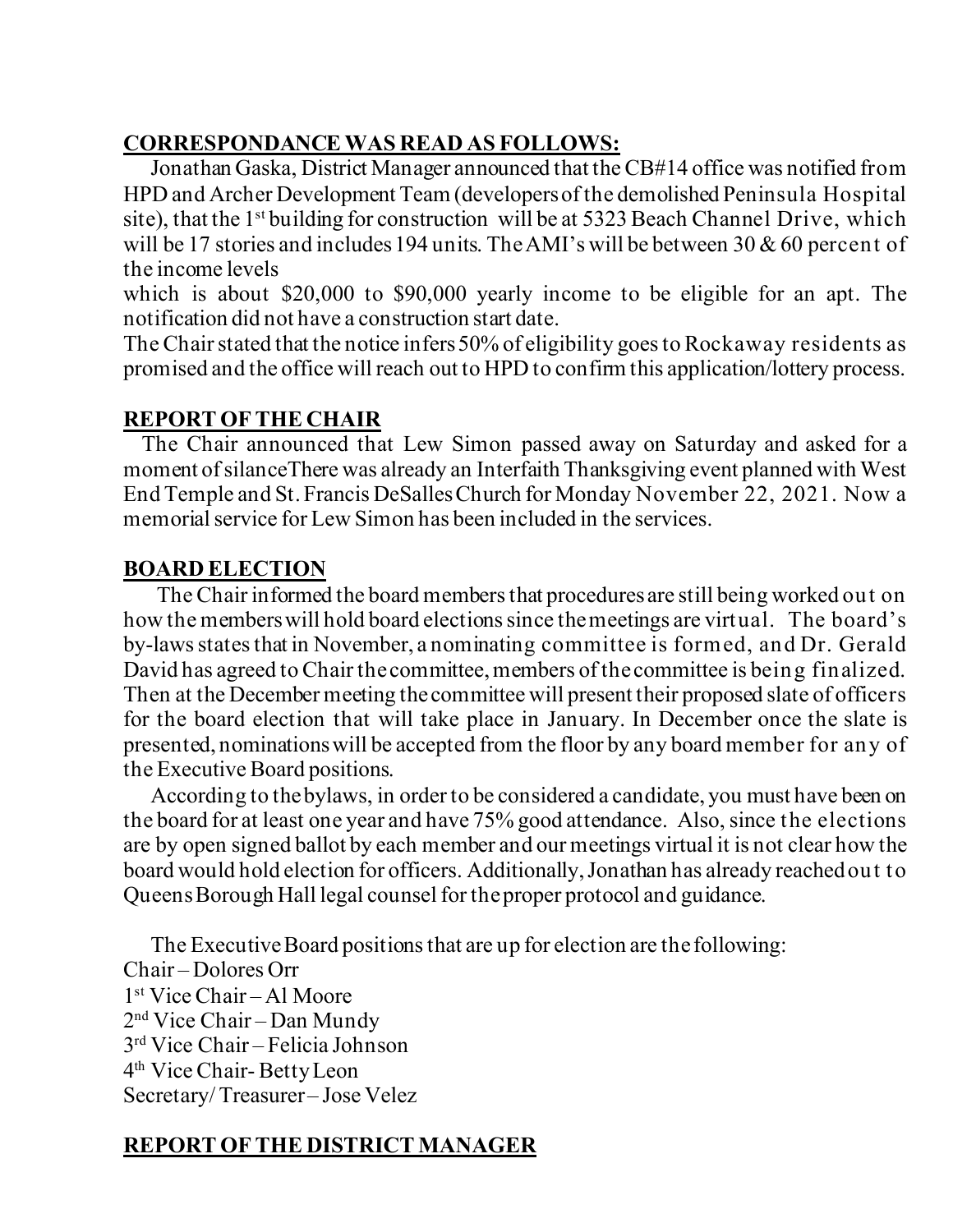Jonathan Gaska, District Manager asked everyone to honor our veterans on Veterans Day.

The NYC Department of Sanitation has announced that agency will only be able to do (1) Yard & Leaf Pick-Up this fall. Homeowners have to put yard waste and leaves in a paper bag, sanitation does have some large paper bags or items can be placed in an unlined garbage can. Also, NYC DOS is accepting applications for workers to help with snow removal. You can apply by going to the NYC DOS website.

 Jonathan Gaska shared that Lew Simon was a great advocate for all of Rockaway. He will always be known for being the "King of Petitions" as in he would spend hours out in the community getting signatures for those looking to run for public office. He will be missed.

## **ELECTED OFFICIAL REPORT**

## **STATE SENATOR JOSEPH ADDABBO JR.**

Sandee Doremus reported that Lew Simon will be missed and on November 14, 2021 from 3pm to 5pm there will be a celebration of life for Lew Simon at the Hockey Rink at Beach 108 Street all are invited to attend.

## **CITY COUNCILMAN ERIC ULRICH**

Ciara Donely expressed sadness regarding the passing of Lew Simon. Councilmember Ulrich expressed that he will miss working on community issues with Lew. The office continues Covid testing on Tuesdays 11:00am to 7:00pm.

# **QUEENS DISTRICT ATTORNEY MELINDA KATZ**

Dan Brown reported that all are invited to attend in person and live stream Veteran's Day observance ceremony in partnership with Queens Borough President Donovan Richards on November 10, 20212 at 11:00am at the Vietnam Veterans Memorial in Elmhurst Park. More information is available by logging onto queensda.org.

# **ASSEMBLY MEMBER STACY PHEFFER-AMATO**

Maura Avington reported that the office is getting ready to be back in session in Albany beginning in January. Information regarding upcoming events and mobile office hours will be sent out to all.

## **QUEENS BOROUGH PRESIDENT DONOVAN RICHARDS**

Victoria Garvey introduced herself as Planner in Development office at QBH and is filling for Malik Sanders.

## **GUEST SPEAKER 100TH POLICE PRECINCT**

Board Chair congratulated D.I. Fabara on his recent promotion.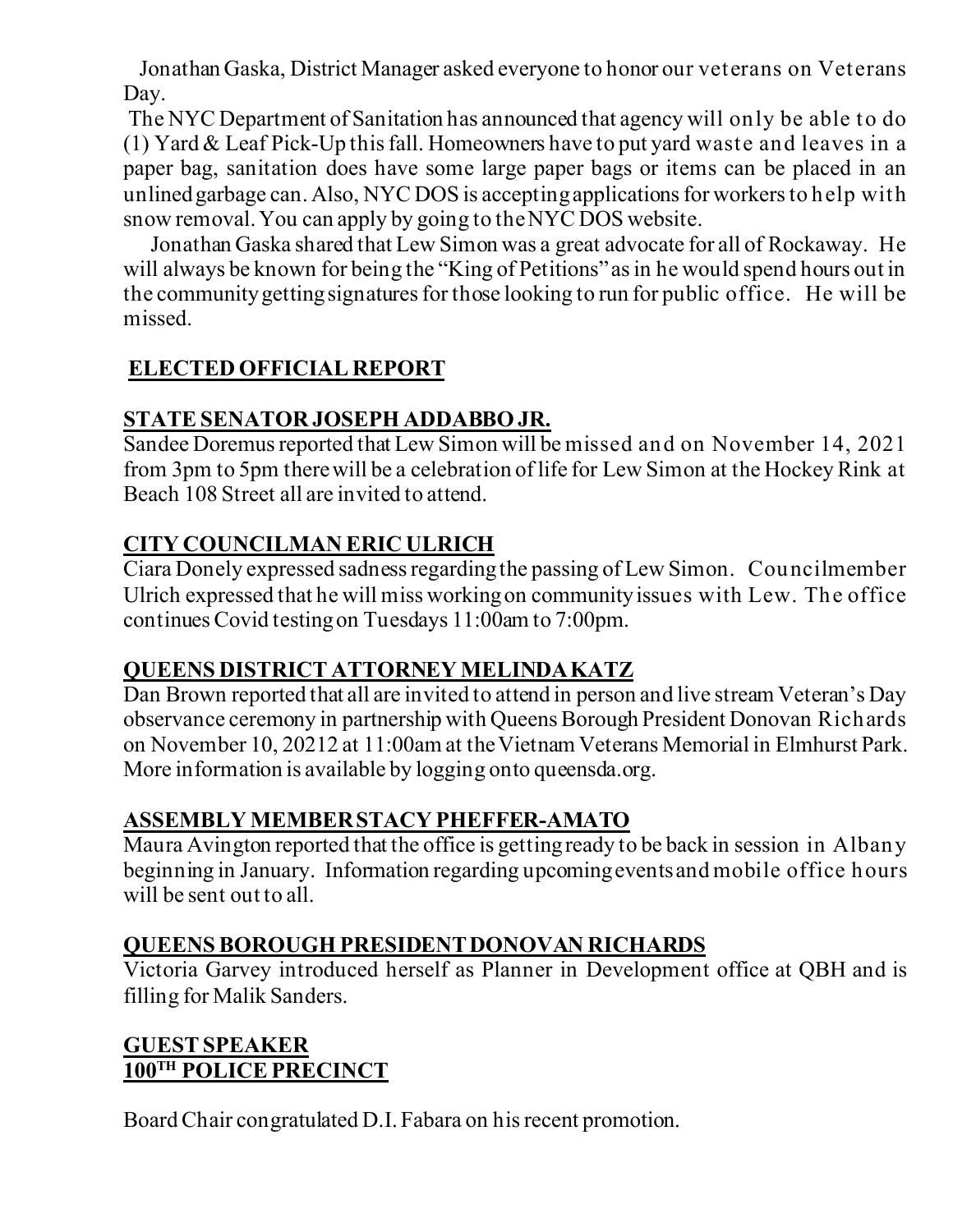Deputy Inspector Carlos Fabara of the 100<sup>th</sup> Police Precinct updated that board on stats for a 20-day period which is over all major crime down 25% as in down in 6 of the 7 major crime categories for the year and for the 20 day period.

The precinct hired  $(2)$  new Precinct Greeters who will be the 1<sup>st</sup> people that you will see when you walk into the precinct. The function of the greeter is to improve your experience when entering the precinct, help you with an in a timely fashion and improve customer service.

Recently search warrants were issued and 6 guns were recovered from suspects in a 20 day period.

### **100th POLICE PRECINCT-COMMUNITY AFFAIRS**

P.O. Victor Boamah and P.O. Lauren Haber introduced themselves as the new community affairs officers at the precinct.

**PUBLIC SPEAKING –** The Chair opened the floor for public speaking. Two (2) people signed up to speak. All were recognized and heard. The Chair closed public speaking.

# **INFORMATIONAL PRESENTATIONS**

### **1. HPD - Re: Updates on Edgemere Resilient Community Plan**

 Kevin Parris, Director for Queens and Staten Island team of HPD. Mr. Parris explained that some of the strategies of the plan included protecting the neighborhood from flooding, maintaining a low density field and encouraging resilient development where appropriate.

 One of the recommendations of the plan was for HPD to investigate the creation of a CLT in Edgemere and the efforts are moving in a positive manor. HPD released a RFEI for a CLT Partner and currently reviewing all of the proposals that have been submitted.

 HPD is also in the final stages of entering into several ULURP actionsthat will help implement the strategies that came out of the plan. Therefore the zoning map and zoning tax amendments that will limit development of vulnerable areas closest to the bay are needed and allows for some modest residential and retail development that lies closer to transit availability. Therewill also be a special coastal risk district that has been proposed for those sites that are going to be in specific areas as well as being up zoned. Additionally, HPD will be seeking the Board's approval for some of the development sites and the urban renewal plan will be amended as needed.

 The Chair requested that HPD provide the Board with the number of units being built in the community under HPD and HPD's notes from community engagement meetings that had occurred since Super Storm Sandy.

#### **2. Rockaway United – Re: Update on Comm. Mobility Plan/Micro Grid**

 Professor Azaroff advised that he and the team has presented to the board before and the team has been doing a study in theRockaways and would like to provide an update